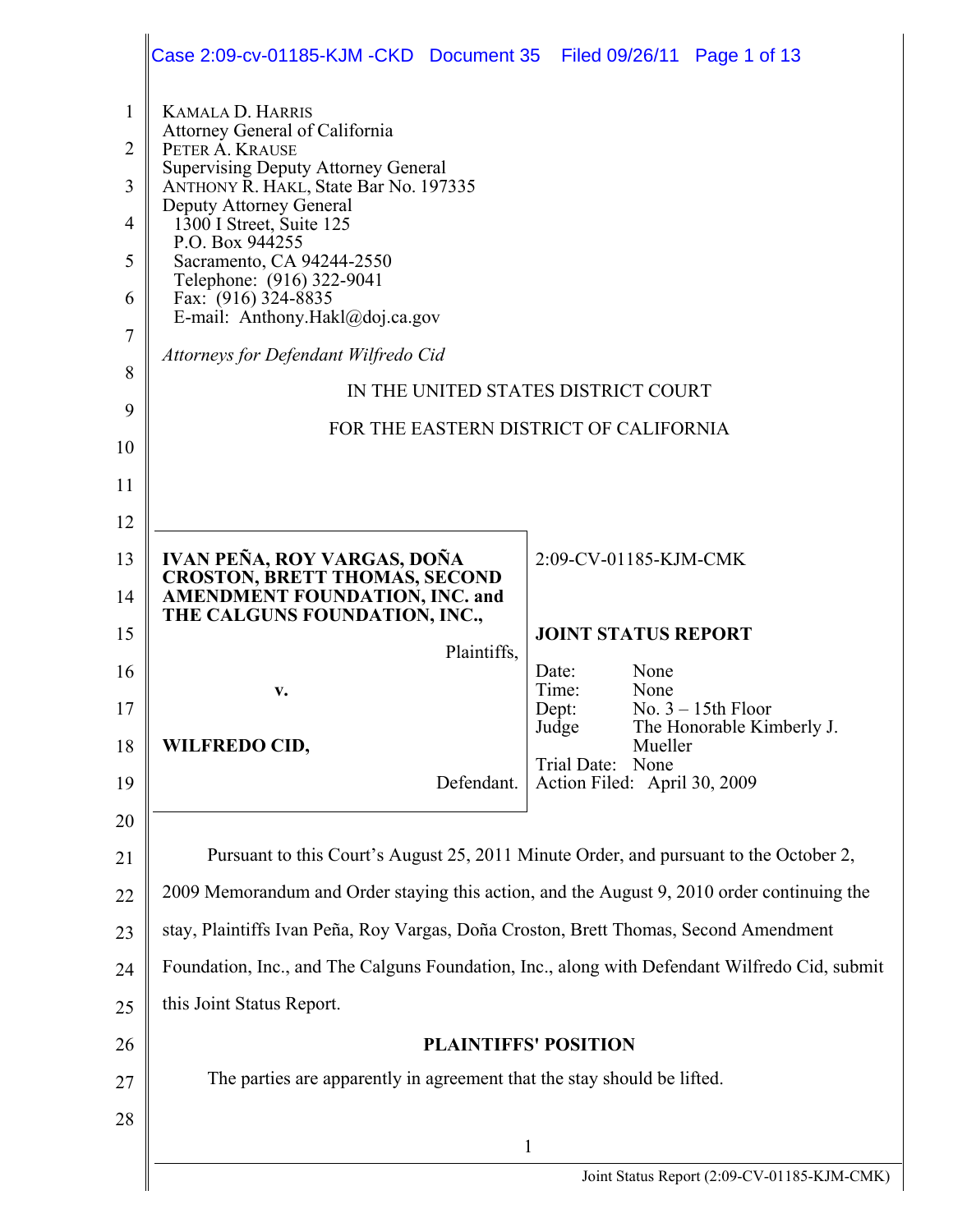# Case 2:09-cv-01185-KJM -CKD Document 35 Filed 09/26/11 Page 2 of 13

| $\mathbf{1}$   | Upon lifting of the stay, the Plaintiffs should be allowed to renew or re-file their motion for                                                                                                                                                                                           |  |  |
|----------------|-------------------------------------------------------------------------------------------------------------------------------------------------------------------------------------------------------------------------------------------------------------------------------------------|--|--|
| $\overline{2}$ | summary judgment, as their reason for taking it off-calendar has been vitiated. Plaintiffs do not                                                                                                                                                                                         |  |  |
| 3              | begrudge the Defendant either his earlier request to re-submit his motion to dismiss the case, or                                                                                                                                                                                         |  |  |
| $\overline{4}$ | submit supplemental pleadings, if he so chooses. $\frac{1}{1}$ The case would then be ready for final                                                                                                                                                                                     |  |  |
| 5              | resolution on cross-dispositive motions, in accordance with the normal practice under the rules in                                                                                                                                                                                        |  |  |
| 6              | cases presenting only questions of law.                                                                                                                                                                                                                                                   |  |  |
| 7              | Background                                                                                                                                                                                                                                                                                |  |  |
| 8              | California law generally prohibits the retail sale and import of handguns that do not appear                                                                                                                                                                                              |  |  |
| 9              | on a special roster of handguns certified for sale. <sup>2</sup> Over the years, rostering requirements have                                                                                                                                                                              |  |  |
| 10             | become more restrictive, as the Legislature has demanded that new handguns possess ever rarer                                                                                                                                                                                             |  |  |
| 11             | features. Most newly-designed handguns introduced since 2007 cannot be sold in California. The                                                                                                                                                                                            |  |  |
| 12             | handgun rostering law also contains numerous exceptions and exclusions that raise significant                                                                                                                                                                                             |  |  |
| 13             | equal protection concerns.                                                                                                                                                                                                                                                                |  |  |
| 14             | Plaintiffs' Claims                                                                                                                                                                                                                                                                        |  |  |
| 15             | The individual plaintiffs seek to own four handguns that do not and cannot appear on the                                                                                                                                                                                                  |  |  |
| 16             | state's roster:                                                                                                                                                                                                                                                                           |  |  |
| 17             | Ivan Peña is denied permission to own a handgun that had once been approved for                                                                                                                                                                                                           |  |  |
| 18             | sale, but which is now no longer legal to purchase in California because the gun's                                                                                                                                                                                                        |  |  |
| 19             | manufacturer will not pay an annual fee in perpetuity to keep it rostered.                                                                                                                                                                                                                |  |  |
| 20             | Roy Vargas, born with only a left arm, is denied access to a handgun with an                                                                                                                                                                                                              |  |  |
| 21             | ambidextrous magazine release, even though the state would allow him the identical                                                                                                                                                                                                        |  |  |
| 22             | model handgun with a right-handed magazine release he cannot safely operate.                                                                                                                                                                                                              |  |  |
| 23             |                                                                                                                                                                                                                                                                                           |  |  |
| 24             |                                                                                                                                                                                                                                                                                           |  |  |
| 25             | <sup>1</sup> Plaintiffs believe it is more efficient to simply re-brief the motion, rather than engage in                                                                                                                                                                                 |  |  |
| 26             | a set of supplemental briefing that would have the Court and the parties looking through<br>potentially six different briefs across a multi-year span.                                                                                                                                    |  |  |
| 27             | Individuals moving into California may bring their handguns with them upon relocation<br>to the state, if they were acquired while residing out of state, and Californians may purchase<br>handguns from these new neighbors, but California residents cannot import unrostered handguns. |  |  |
| 28             | $\overline{2}$                                                                                                                                                                                                                                                                            |  |  |
|                | Joint Status Report (2:09-CV-01185-KJM-CMK)                                                                                                                                                                                                                                               |  |  |
|                |                                                                                                                                                                                                                                                                                           |  |  |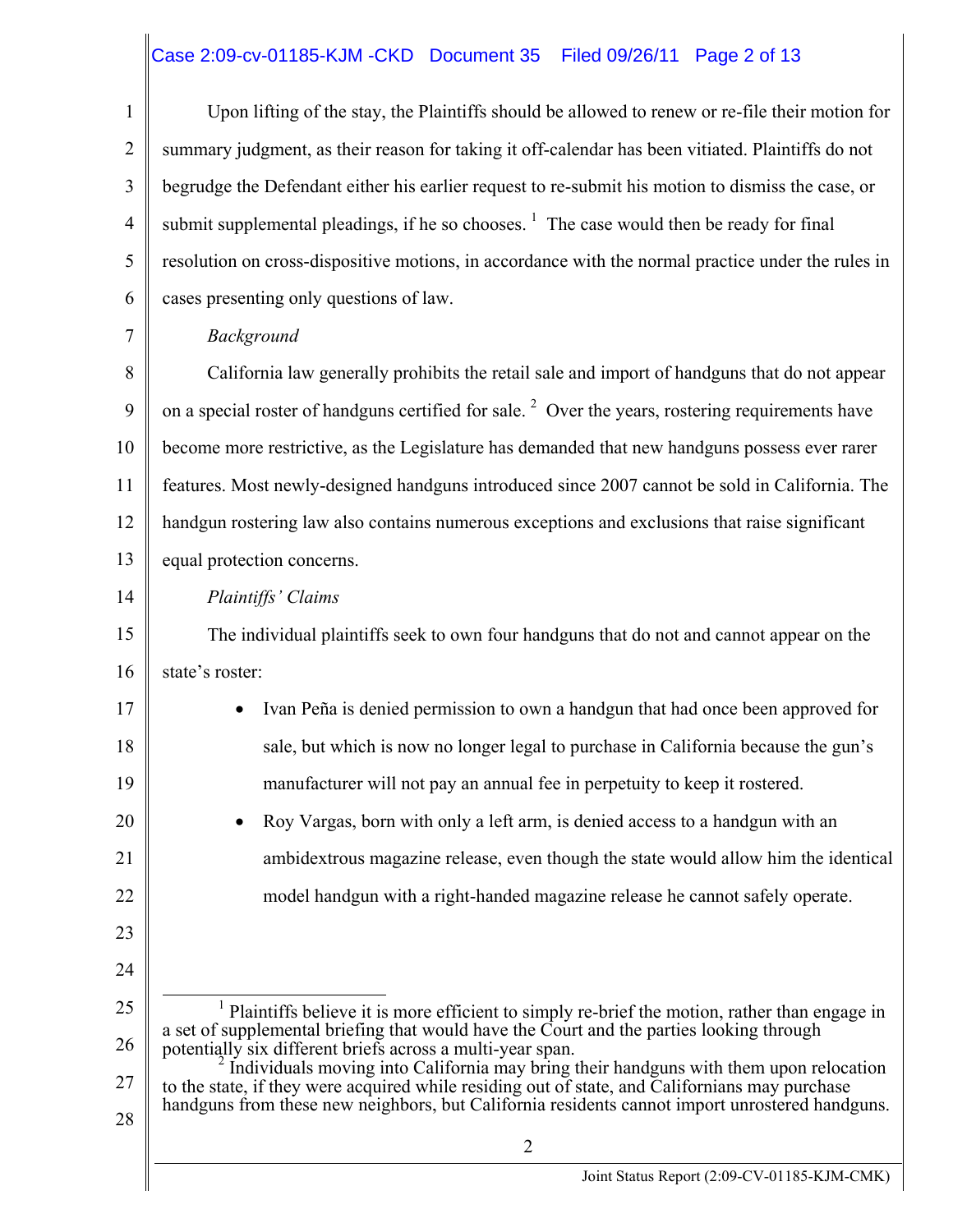|                | Case 2:09-cv-01185-KJM - CKD Document 35 Filed 09/26/11 Page 3 of 13                                     |  |  |  |
|----------------|----------------------------------------------------------------------------------------------------------|--|--|--|
| $\mathbf{1}$   | Doña Croston is denied permission to own a handgun because, effectively, it is the                       |  |  |  |
| $\overline{2}$ | wrong color; the finish she desired was not introduced until after the roster became                     |  |  |  |
| 3              | more restrictive.                                                                                        |  |  |  |
| 4              | Brett Thomas is denied permission to own the exact model handgun that the                                |  |  |  |
| 5              | Supreme Court held to be protected by the Second Amendment in District of                                |  |  |  |
| 6              | Columbia v. Heller, 554 U.S. 570 (2008). That handgun is no longer manufactured                          |  |  |  |
| $\tau$         | and cannot be rostered.                                                                                  |  |  |  |
| 8              | Plaintiffs' claim is simple: these are all handguns of the kind "typically possessed by law-             |  |  |  |
| 9              | abiding citizens for lawful purposes." Heller, 554 U.S. at 625. "[T]he Second Amendment                  |  |  |  |
| 10             | extends, prima facie, to all instruments that constitute bearable arms." Id., 554 U.S. at 582.           |  |  |  |
| 11             | Because the Second Amendment protects handguns of the kind in common use, id., 554 U.S. at               |  |  |  |
| 12             | 627 (citation omitted), the State of California cannot place itself in the position of making            |  |  |  |
| 13             | demands as to what handguns should look like and how they should be designed.                            |  |  |  |
| 14             | The State may, of course, regulate the use and possession of protected Second Amendment                  |  |  |  |
| 15             | arms subject to constitutional standards, and ensure that handguns function according to their           |  |  |  |
| 16             | manufacturer's design, but these are simply not the type of issues presented here.                       |  |  |  |
| 17             | <b>Relevant Procedural History</b>                                                                       |  |  |  |
| 18             | Defendant moved to dismiss the complaint for failure to state a claim, while Plaintiffs                  |  |  |  |
| 19             | moved for summary judgment. Defendant responded to the summary judgment motion by                        |  |  |  |
| 20             | seeking leave to take discovery per Rule 56(f).                                                          |  |  |  |
| 21             | Before any of these issues could be resolved, the Supreme Court granted certiorari in what               |  |  |  |
| 22             | would become McDonald v. City of Chicago, 130 S. Ct. 3020 (2010). The Ninth Circuit had also             |  |  |  |
| 23             | re-heard en banc the long-running case of <i>Nordyke v. King</i> , No. 07-15763, but stayed its decision |  |  |  |
| 24             | in the matter pending the outcome of <i>McDonald</i> . On September 28, 2009, this Court ordered the     |  |  |  |
| 25             | parties to brief the question of why this case should not be stayed pending the outcome of               |  |  |  |
| 26             | Nordyke.                                                                                                 |  |  |  |
| 27             | Plaintiffs agreed that a stay of proceedings made sense considering the Supreme Court                    |  |  |  |
| 28             | would be deciding the threshold question of the Second Amendment's applicability to the States.          |  |  |  |

 $\ddot{\phantom{a}}$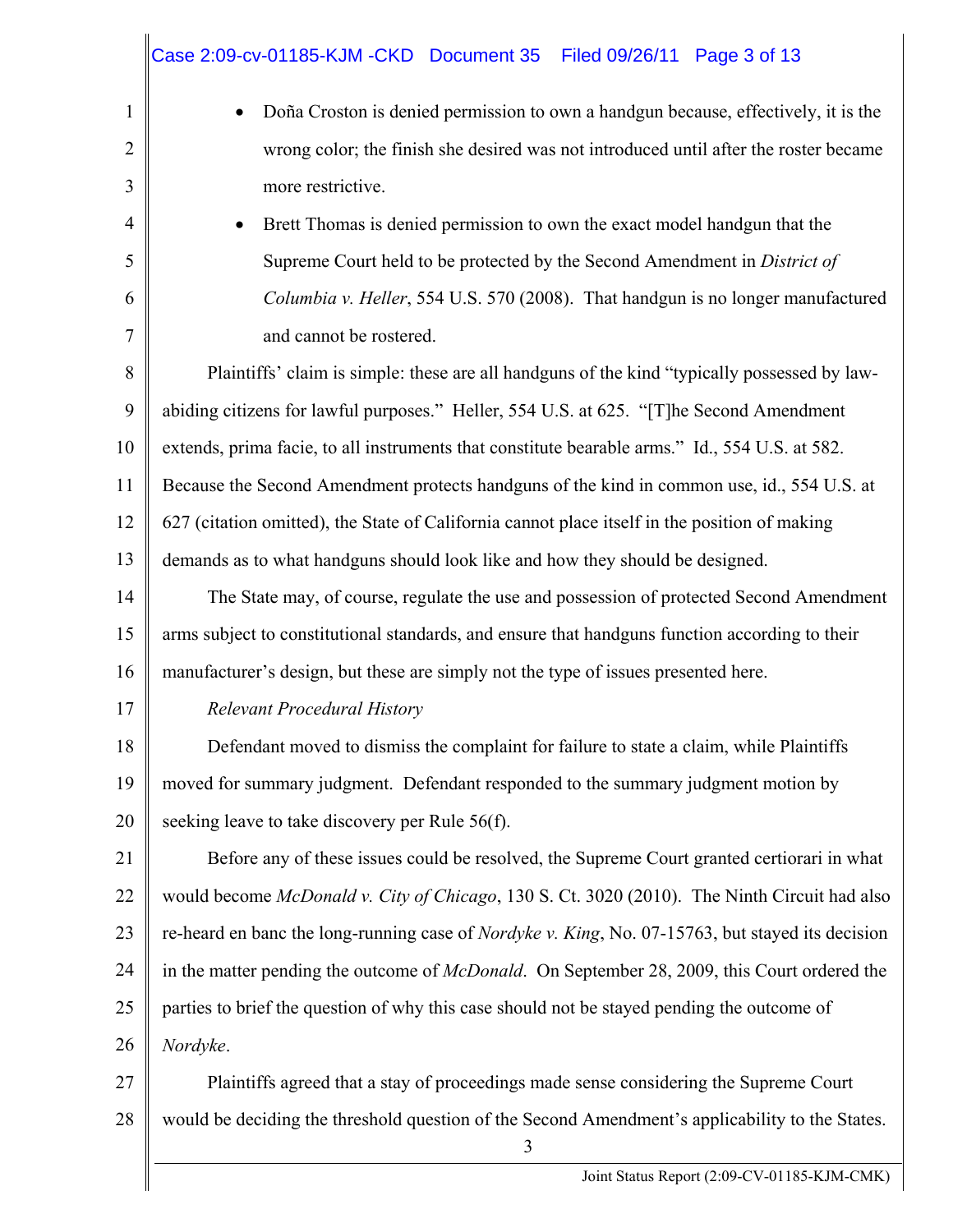#### Case 2:09-cv-01185-KJM -CKD Document 35 Filed 09/26/11 Page 4 of 13

1 2 3 For this reason, they took their motion for summary judgment off-calendar. Plaintiffs sought leave, however, to continue discovery, and requested the stay last only through the resolution of *McDonald*.

4 5 6 7 8 Defendant sought a complete stay of all proceedings through the resolution of *Nordyke*, indicated that he would want to re-file his motion to dismiss within 30 days following the *Nordyke* decision, and sought an order barring Plaintiffs from pursuing summary judgment until after resolution of the motion to dismiss. Plaintiffs responded that this last request was impractical and contrary to established practice.

9 10 11 12 13 14 15 16 On October 2, 2009, the Court stayed the matter in its entirety and ordered the filing of a joint status report within 10 days of the Ninth Circuit's en banc order in *Nordyke*. However, the *Nordyke* en banc order merely remanded the case back to the panel. The parties subsequently disagreed as to whether a further stay was required, the Plaintiffs arguing that *Nordyke* was too dissimilar as to offer much guidance, as it did not concern any common-use protected arms questions, and was unlikely to be resolved by the panel in any event. The Court continued the stay pending the panel decision in *Nordyke*, ordering the filing of this joint status report ten days following the panel's decision.

17 18 19 20 21 The Ninth Circuit issued an opinion on May 2, 2011 in *Nordyke* addressing standard of review in Second Amendment challenges. The Plaintiffs in that matter filed a Petition for Rehearing and/or Petition for Rehearing En Banc. The Ninth Circuit ordered the County of Alameda to file a response to the petition. The *Nordyke* appellants were granted leave to file a reply. The rehearing petition was submitted and has been pending since July 19, 2011.

22

#### *Course of Future Proceedings*

23 24 25 This remains a case with undisputed facts, presenting a clear question of law. Accordingly, it should be heard on cross-dispositive motions as contemplated by the rules of civil procedure and established practice.

26 27 28 Plaintiffs are disappointed by Defendant's continuing request to bar them from being heard, as is normally their right under Rule 56. Barring Plaintiffs from presenting their motion is unfounded, contrary to the rules, and could seriously waste judicial resources. To be sure, were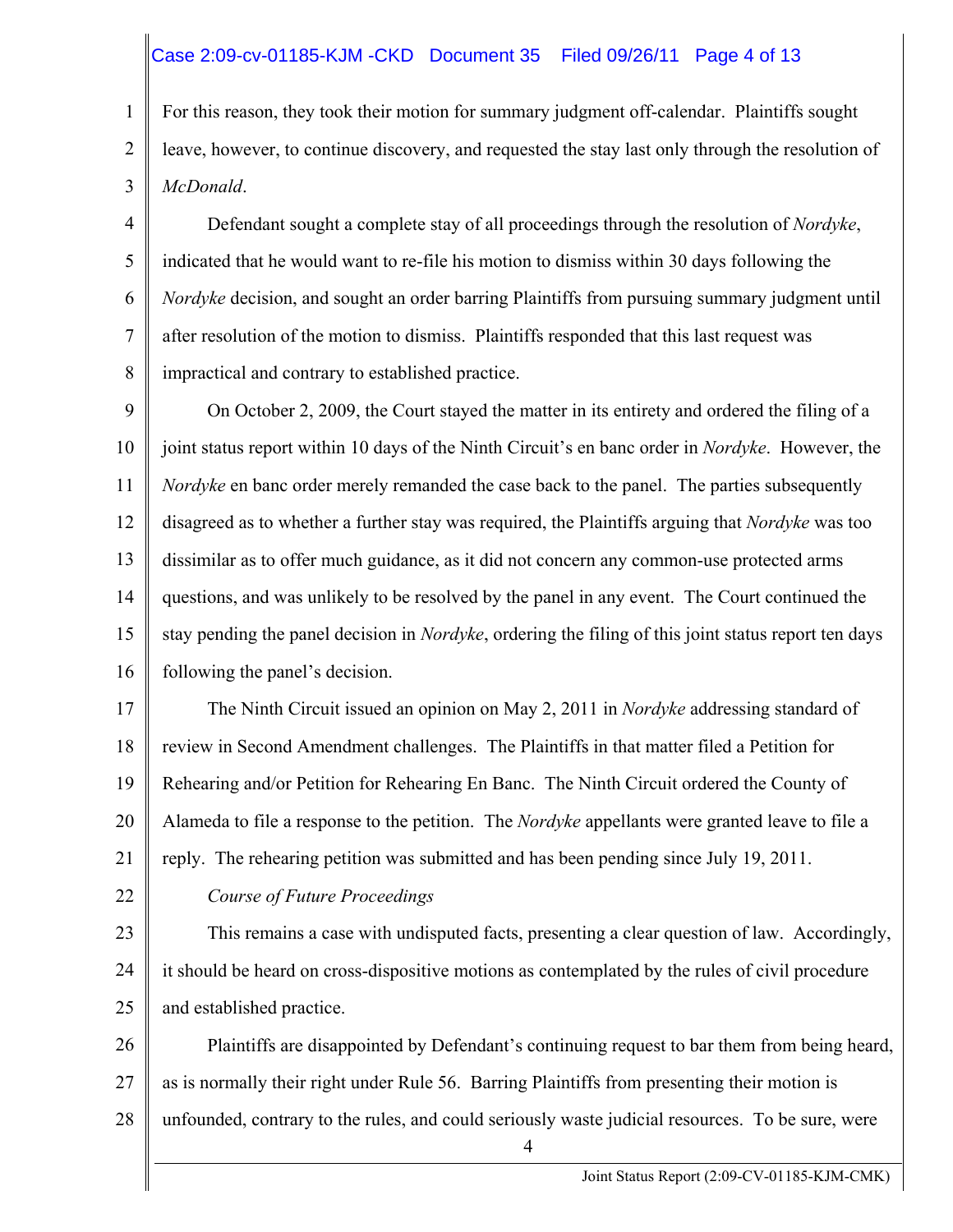#### Case 2:09-cv-01185-KJM -CKD Document 35 Filed 09/26/11 Page 5 of 13

1 2 3 4 5 6 the parties arguing different legal questions, considering only one side first could make sense. For example, were Defendant arguing immunity from suit, and the Plaintiffs were seeking to establish negligence, the immunity question would take precedence. But here, the question is singular: is there a Second Amendment violation? It makes no sense to allow only one side to move on their position with respect to one issue, and Plaintiffs submit doing so is contrary to normal practice.

7 8 9 10 11 12 13 14 The rules support Plaintiffs. Rule 56 provides that summary judgment motions may be filed "at any time" unless otherwise directed, presumably for some specific reason. If a defendant believes that the summary judgment motion is premature, the remedy is not to deprive the plaintiffs of their day in court—the remedy is explicitly provided for in Rule 56(f), allowing the defendant a continuance to seek specific discovery. The standards for such a motion are high. "The mere hope that further evidence may develop . . . is an insufficient basis for a continuance under Fed. R. Civ. P. 56(f)." *Apache Survival Coalition v. United States*, 21 F.3d 895, 911 n.17 (9th Cir. 1994) (citation omitted).

15 16 17 18 19 20 21 Defendant has previously filed a Rule 56(f) motion. Presumably, if upon seeing Plaintiffs' new summary judgment motion, Defendant still believes some facts are undeveloped, the issue could then be explored according to the rules. But it is unclear whether any problem would remain, as Plaintiffs will provide at least some of the information—regarding the identity of the handgun sellers—previously requested by the Defendant in their forthcoming summary judgment papers. Although Plaintiffs believe the information is irrelevant, they have no objection to supplying it, if this satisfies Defendant's request.

22 23 24 25 26 27 The benefits of having a unitary "question of law" case proceed on cross-dispositive motions are manifest. First, since it is always possible that either side is legally correct, nobody is disadvantaged, or unfairly advantaged, by weighing consideration of the matter in only one direction. The adversary system works best when *both* sides are equally heard. Indeed there is a meaningful risk that the motion to dismiss might be converted to one for summary judgment, so it would be unfair to bar one side from fully presenting evidence.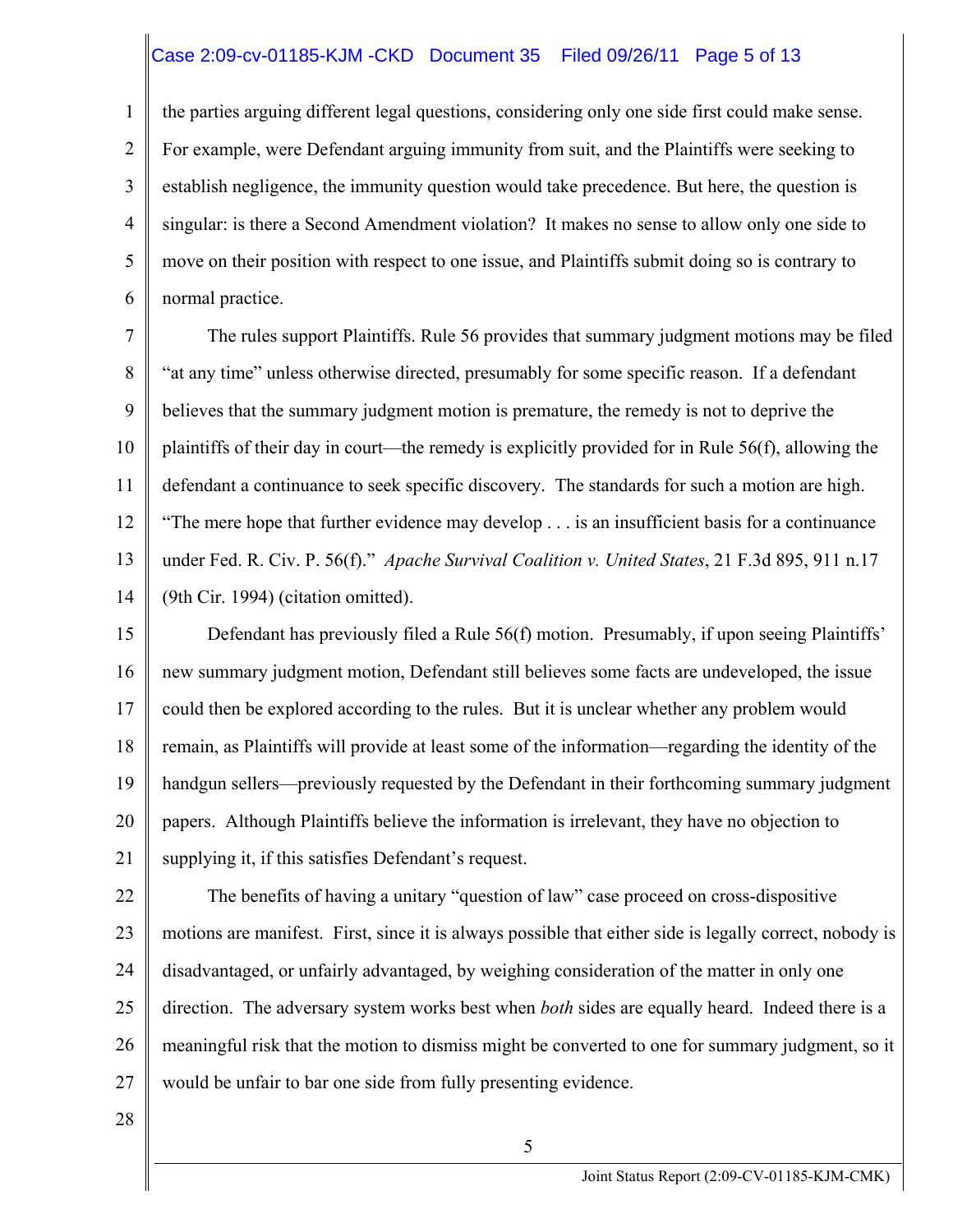#### Case 2:09-cv-01185-KJM -CKD Document 35 Filed 09/26/11 Page 6 of 13

1 2 3 4 5 6 7 8 9 10 Second, the courts—including reviewing courts—should work with a complete record. The risk of piecemeal litigation is to be avoided. This consideration extends to an appellate court, which on a record containing cross-motions, can resolve more questions by granting in whole or in part motions that were not granted by lower courts, without need of additional proceedings. Indeed, this was exactly the procedure followed in *Heller*. The District Court granted the city's motion to dismiss and denied the plaintiffs' motion for summary judgment, but the D.C. Circuit specifically granted the summary judgment motion, *Parker v. District of Columbia*, 478 F.3d 370, 401 (D.C. Cir. 2007)("Since there are no material questions of fact in dispute, the district court is ordered to grant summary judgment to *Heller* consistent with the prayer for relief contained in appellants' complaint"), and the Supreme Court affirmed, *Heller*, 554 U.S. at 635.

11 12 13 14 There simply exists no reason to depart from the structure of Rule 56. Defendant may be fully heard, *under the rules*, if he still feels that there is some fact issue open upon seeing the new summary judgment papers. But it would be unfair and prejudicial to Plaintiffs, and detrimental to the Court's ability to fully consider the question at issue, to hear from only one side.

15 16 17 18 Accordingly, the parties should be allowed to refile their respective dispositive motions, or file supplemental briefing. Plaintiffs suggest December 9, 2011 as the deadline for new or supplemental pleadings, with a hearing date in early January 2012. If Defendant wishes to again file under Rule 56(f), he could do so in accordance with the federal and local rules.

19

#### **DEFENDANT'S POSITION**

#### 20 **I. INTRODUCTION**

21 22 23 24 25 26 This case involves Second Amendment and equal protection challenges to California's Unsafe Handgun Act, a law that regulates the sale of handguns. Since October 2, 2009, it has been stayed in its entirety pending the Ninth Circuit's decision in the case *Nordyke v. King*, 07- 15763. On May 2, 2011, the Ninth Circuit issued its opinion in *Nordyke*. Accordingly, this Court should now lift the stay and turn to the resolution of Cid's motion to dismiss, which has been fully briefed and pending since the imposition of the stay.

- 27  $1/1$
- 28 / / /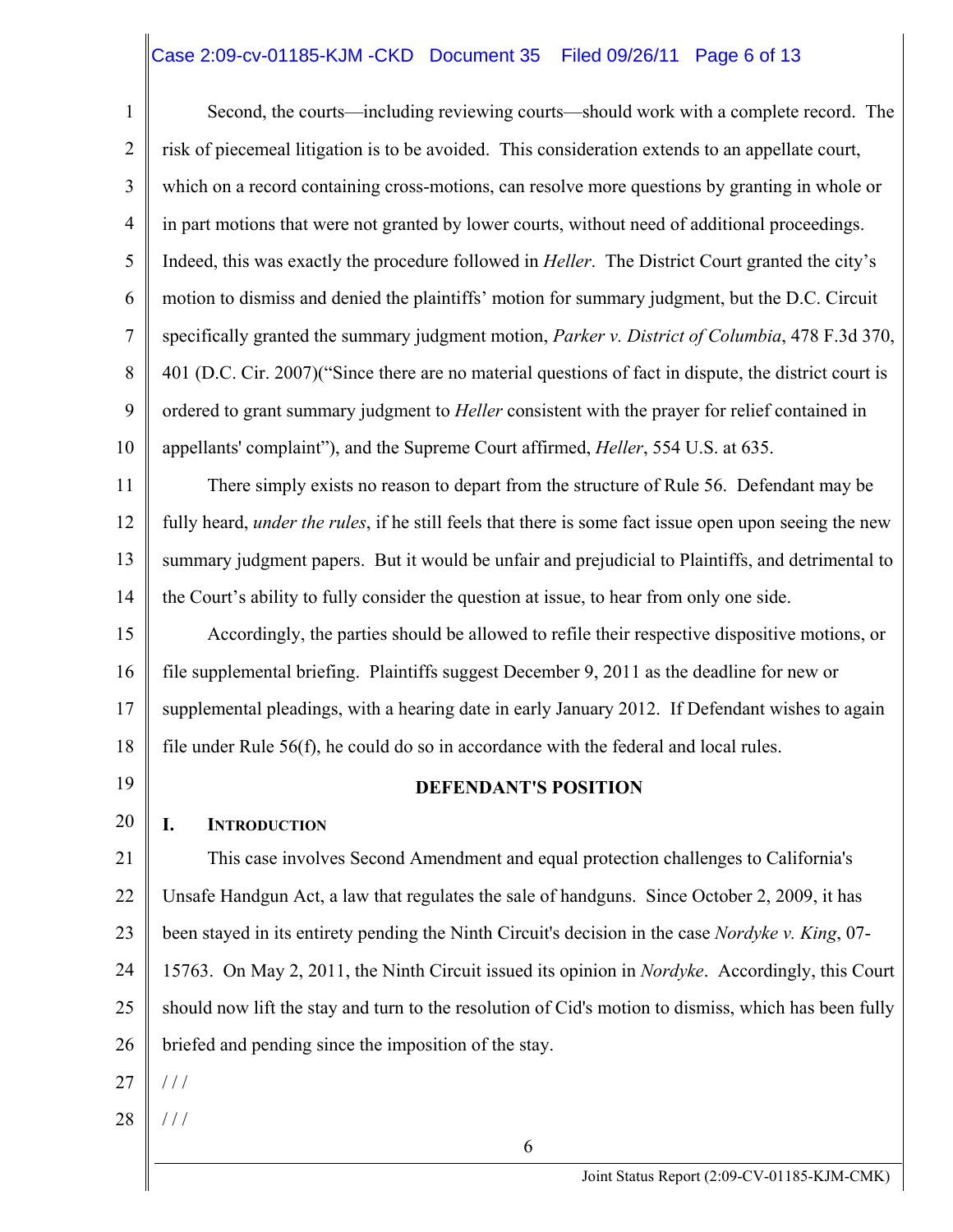#### Case 2:09-cv-01185-KJM -CKD Document 35 Filed 09/26/11 Page 7 of 13

1 2 3 4 5 6 7 8 9 10 11 12 13 14 15 16 17 18 19 20 21 22 23 24 25 26 27 28 7 **II. PROCEDURAL HISTORY** Earlier this year, this case was reassigned from District Judge Frank C. Damrell, Jr. to District Judge Kimberly J. Mueller for all further proceedings. (Doc. no. 29.) For the Court's reference, and in support of Cid's request that the Court lift the stay and resolve the pending motion to dismiss, Cid offers the following procedural history. **A. The filing of the complaint and initial round of motions**  Plaintiffs initiated this action by filing a complaint on April 30, 2009. (Doc. no. 1.) They filed an amended complaint once as a matter of course on May 11, 2009. (Doc. no. 6.) On July 6, 2009, Cid filed a motion to dismiss, noticing it for hearing on October 2, 2009. (Doc. no. 8.) In a joint status report filed August 18, 2009, Plaintiffs expressed an intention to file a motion for summary judgment as soon as possible, claiming that this case presents solely legal issues and no factual controversy. (Doc. no. 11 at p. 2.) Cid objected to any motion for summary judgment being filed or heard prior to the resolution of his motion to dismiss. (Doc. no. 11 at pp. 2-3.) Cid also expressed an intention to conduct discovery on Plaintiffs' claims, which include facial and as-applied constitutional challenges, if this matter were not resolved at the pleadings stage. (Doc. no. 11 at p. 3.) By order filed August 21, 2009, Judge Damrell deferred the scheduling of this action and indicated that a Pretrial Scheduling Order would issue only if necessary after the issuance of an order on the motion to dismiss. (Doc. no. 12.) On September 2, 2009, Plaintiffs filed a motion for summary judgment, noticing it for hearing on the same day Cid's motion to dismiss was to be heard. (Doc. no. 14.) Cid responded with a motion under Federal Rule of Civil Procedure 56(f), which explained in detail why any motion for summary judgment was premature. (Doc. nos. 15  $&$  16.) By order filed September 10, 2009, and in light of the pending motion to dismiss, Judge Damrell organized the parties' motions on his calendar. The Court gave priority to Cid's motion to dismiss. (Doc. no. 17.) Specifically, the Court kept the motion to dismiss set for hearing on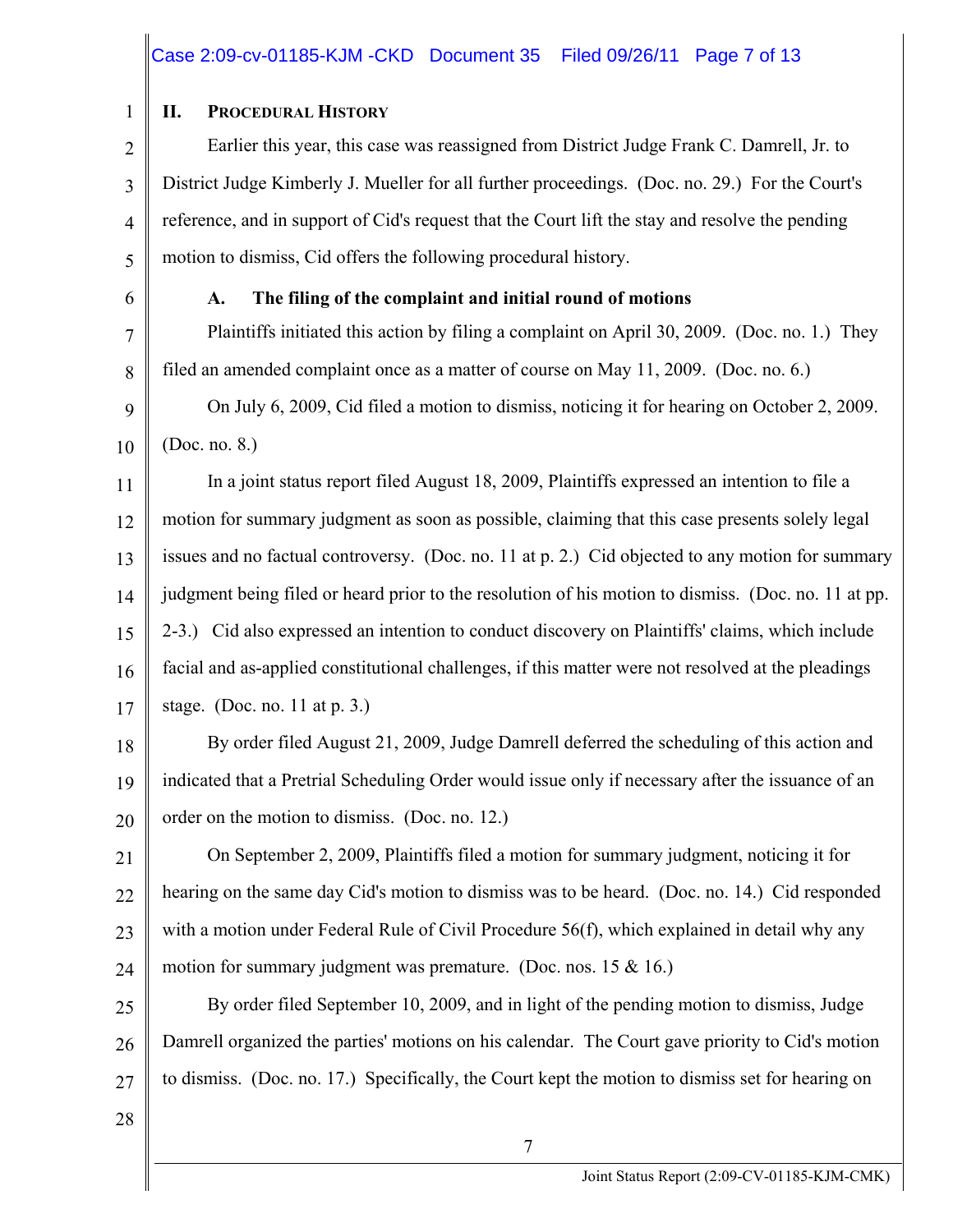#### Case 2:09-cv-01185-KJM -CKD Document 35 Filed 09/26/11 Page 8 of 13

1 October 2, 2009; set the Rule 56(f) motion for hearing on October 16, 2009; and continued

2 Plaintiffs' motion for summary judgment to October 30, 2009. (*Ibid*.)

3 4 Plaintiffs filed written opposition to the motion to dismiss on September 18, 2009. (Doc. no. 18.) Cid filed a reply on September 25, 2009. (Doc. no. 19.)

5

#### **B. The initial stay**

6 7 8 9 10 11 12 13 By order filed four days prior to the scheduled hearing on the motion to dismiss, Judge Damrell acknowledged the Ninth Circuit's en banc rehearing in *Nordyke*, and its order vacating the submission of *Nordyke* pending the Supreme Court's disposition of *McDonald v. City of Chicago*, 08-1521, a Seventh Circuit case in which the Supreme Court had recently granted certiorari. (Doc. no. 20.) At the time, the issue of whether the Second Amendment applies to state and local governments (i.e., the incorporation issue) was central in both *McDonald* and *Nordyke*. Accordingly, Judge Damrell directed the parties to file supplemental briefing as to why the action should not be stayed pending the en banc decision in *Nordyke*. (*Ibid*.)

14 15 In their supplemental brief regarding a stay, Plaintiffs withdrew their motion for summary judgment. (Doc. no. 21 at p. 2.)

16 17 18 19 20 21 Plaintiffs also argued that the Court should stay this case only until the Supreme Court *or* Ninth Circuit resolved the issue of whether the Second Amendment applies to state and local governments. (See Doc. no. 21; Mem. & Order filed Oct. 2, 2009, at 2.) Cid argued that any stay should remain in effect pending the resolution of *Nordyke*, which the en banc panel had put on hold pending the Supreme Court's decision in *McDonald*. (See Doc. no. 22; Mem. & Order filed Oct. 2, 2009, at 2.)

22 23 24 25 26 27 28 In the stay order, Judge Damrell agreed with Cid that the case should be stayed pending the resolution of *Nordyke*. (Mem. & Order filed Oct. 2, 2009, at 2.) The Court explained that the Supreme Court had granted certiorari in *McDonald*, which involved the incorporation issue. (*Id*. at 3 & 5.) The Court further explained that once *McDonald* was decided, the decision in *Nordyke* "will also evaluate a firearms regulation in light of [the Supreme Court's 2008 decision in *District of Columbia v. Heller*] and *McDonald*. Such evaluation will almost certainly provide crucial direction to the court in its analysis of the firearms regulation in this case." (*Id*. at 5.) The Court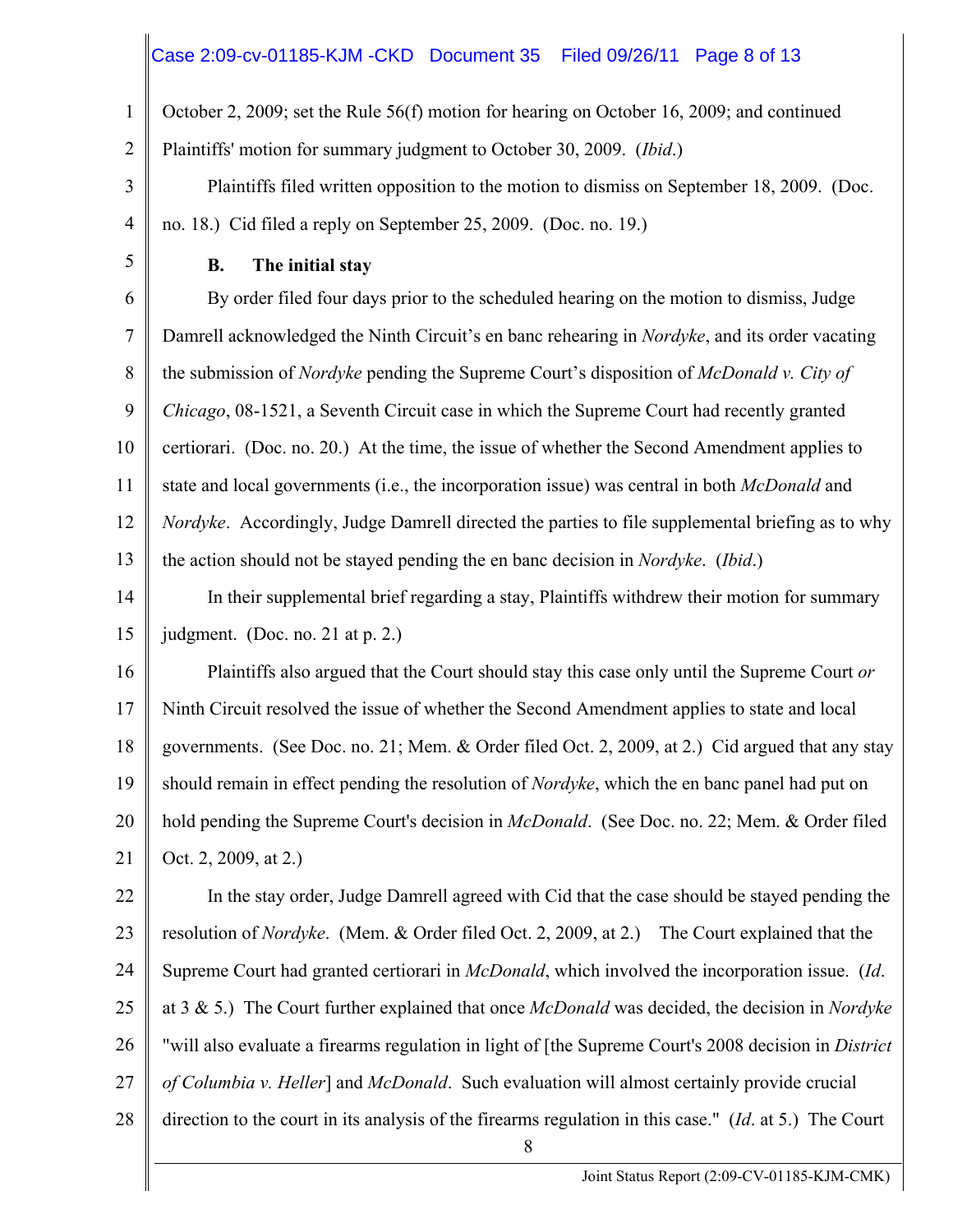### Case 2:09-cv-01185-KJM -CKD Document 35 Filed 09/26/11 Page 9 of 13

1 2 therefore stayed this case in its entirety pending the en banc decision in *Nordyke.* (*Id*.) The Court required the parties to submit a joint status report within ten days of that decision. (*Id*.)

3

4

5

6

7

#### **C. The continuance of the stay**

On June 28, 2010, the Supreme Court issued its opinion in *McDonald*, which resolved the incorporation issue. The Court held that "the Second Amendment right is fully applicable to the States." *McDonald v. City of Chicago*, 561 U.S. ----, 130 S.Ct. 3020, 3026, --- L.Ed.2d ---- (2010).

8 9 10 11 12 Then, on July 12, 2010, the *Nordyke* en banc panel issued a one-sentence order, which read: "The panel opinion in *Nordyke v. King*, 563 F.3d 439 (9th Cir. 2009), is vacated and the case is remanded to that panel for further consideration in light of *McDonald v. City of Chicago*, No. 08- 1521, slip op. (U.S. June 28, 2010). (Order filed July 12, 2010 (Doc. No. 127), *Nordyke v. King*, No. 07-15763 (9th Cir.).)

13 14 15 16 17 18 19 20 Because the Ninth Circuit's remand order arguably triggered the parties' obligation to file a joint status report, Cid prepared a joint status report along with Plaintiffs. In that report, however, Cid argued that the one-sentence remand order was hardly the meaningful decision from the Ninth Circuit that the Court and parties had been waiting for, and that the Ninth Circuit's impending evaluation of a firearms regulation was still important. (Doc. no. 27 at pp. 3-6.) Cid therefore urged the Court to continue the stay. (*Ibid*.) Plaintiffs continued to claim that *Nordyke* was irrelevant to this case and requested that the Court issue a schedule for summary judgment motions. (Doc. no. 27 at pp. 1-3.)

21 22 23 24 By order filed August 9, 2010, Judge Damrell again agreed with Cid and rejected Plaintiffs' assertion. The Court continued the stay of this action in its entirety pending the decision in *Nordyke*. (Doc. no. 28.) The Court directed the parties to submit a joint status report within ten days of the decision. (*Ibid*.)

25

#### **D. Recent events**

26 27 By order filed January 20, 2011, this case was reassigned from District Judge Frank C. Damrell Jr. to District Judge Kimberly J. Mueller for all further proceedings.

9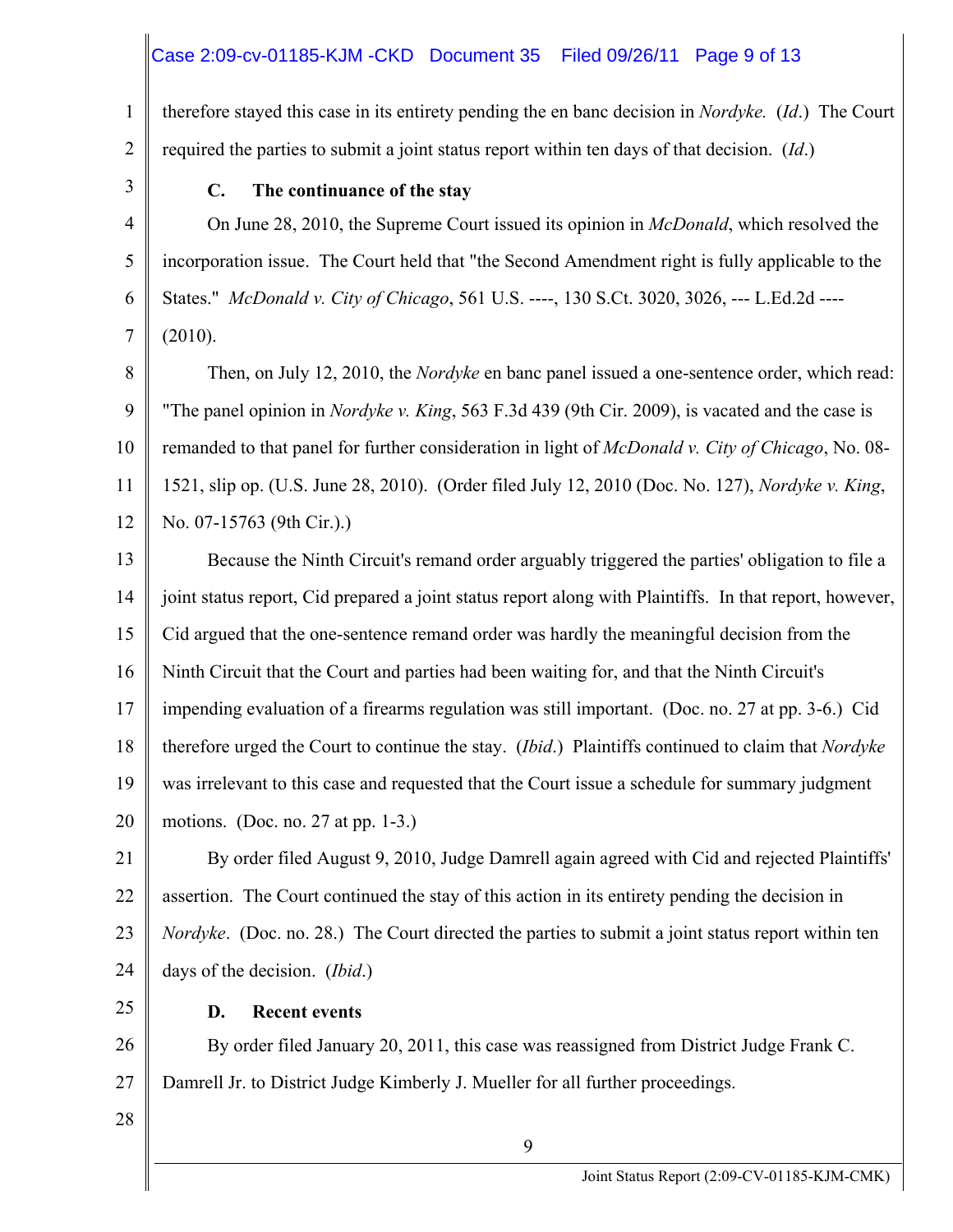#### Case 2:09-cv-01185-KJM -CKD Document 35 Filed 09/26/11 Page 10 of 13

1 2 3 4 On May 2, 2011, the three-judge panel issued the much-awaited decision in *Nordyke*. *See Nordyke v. King*, 644 F.3d 776 (9th Cir. 2011). As expected, the opinion evaluated the firearms ordinance at issue in that case and, in the process, laid out the standard of review for Second Amendment cases in the Ninth Circuit.

5 6 7 On May 12, 2011, the parties filed a joint status report as required. (Doc. no. 31.) On August 25, 2011, by Minute Order, the Court directed the parties to file this updated joint status report. (Doc. no. 34.)

**III. CID REQUESTS THAT THE COURT LIFT THE STAY AND RESOLVE THE PENDING MOTION TO DISMISS BEFORE ANY MOTIONS FOR SUMMARY JUDGMENT.** 

10 11 12 13 14 Since the Ninth Circuit has now issued a meaningful opinion laying out the standard of review for Second Amendment cases, Cid requests that the Court lift the stay of this action. If the most recent *Nordyke* opinion is vacated or otherwise ordered not to be cited as precedent in light of any en banc or Supreme Court proceedings, however, Cid may request the Court to consider another stay. $3$ 

15 16 17 Cid also requests that the Court now turn its attention to the motion to dismiss. Cid filed the motion at the outset of this case. It was fully briefed and set to be heard at the time of the initial stay. Moreover, the motion, if successful, will dispose of this case in its entirety.

18 19 20 21 22 23 Of course, since Cid filed his motion, there have been significant developments in Second Amendment law. Perhaps most significantly, the Supreme Court issued its opinion in *McDonald* and the Ninth Circuit issued the *Nordyke* opinion. Accordingly, Cid requests that the parties be provided an opportunity to refresh the briefing on the motion to dismiss prior to the hearing on the motion. More specifically, Cid requests that the Court order the following supplemental briefing schedule for the motion to dismiss:

24

8

9

<sup>25</sup>  26 27 3 <sup>3</sup> Indeed, the Court should be aware that since the last joint status report, Plaintiffs and Appellants in *Nordyke* filed a petition for rehearing en banc (Appellants' Pet. for Panel Rehearing and/or En Banc Rehearing filed May 23, 2011 (Doc. No. 180), *Nordyke v. Kin*g, No. 07-15763 (9th Cir.)), and the Ninth Circuit directed Appellees to respond to the petition. (Order June 13, 2011 (Doc. No. 181), *Nordyke v. King*, No. 07-15763 (9th Cir.).) Accordingly, a petition for rehearing en banc is fully briefed and awaiting a decision by the Ninth Circuit.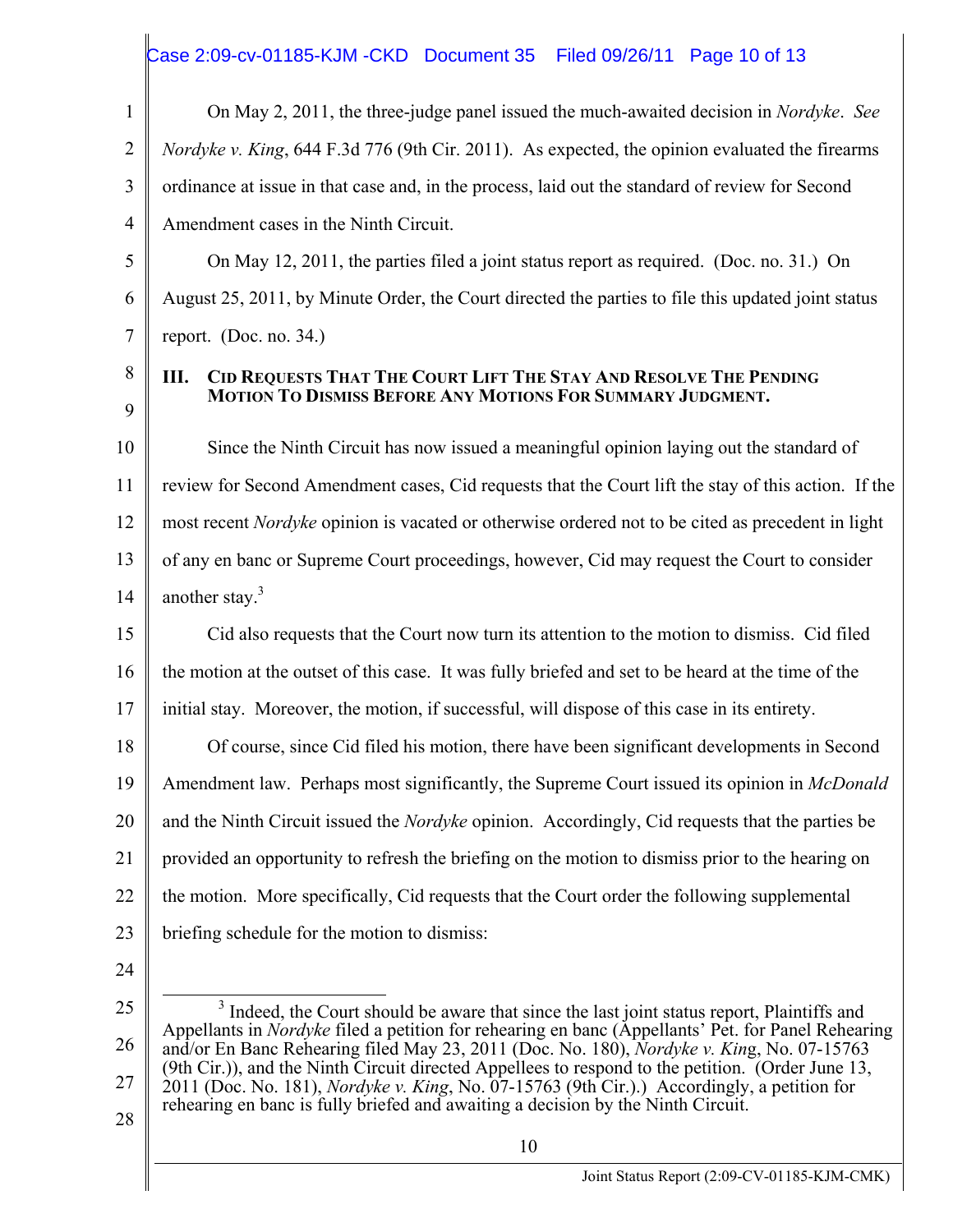# Case 2:09-cv-01185-KJM -CKD Document 35 Filed 09/26/11 Page 11 of 13

Last day for Defendant to file supplemental moving papers: October 31, 2011

Last day for Plaintiffs to file supplemental opposition: November 14, 2011

Last day for Defendant to file a supplemental reply: November 21, 2011

 Cid requests that the hearing on the motion to dismiss be set for a date during the first week of December.

6 7 8 9 10 11 As indicated above, Plaintiffs have withdrawn their motion for summary judgment. If they are inclined to immediately re-file such a motion, Cid requests that the Court direct Plaintiffs to refrain from doing so at least until the Court resolves the motion to dismiss. Such a course would be consistent with the normal course of litigation. And it would be consistent with Judge Damrell's previous orders setting the course for this case, especially the order directing that the motion to dismiss be heard before any summary judgment motion.

12 13 14 15 16 17 18 19 Resolving the motion to dismiss first would also be the most efficient use of the Court and parties' resources. Unlike the motion to dismiss, any possible resolution of Plaintiffs' facial and as-applied constitutional claims, including claims against Cid in his individual capacity, by way of summary judgment will depend on discovery and the introduction of evidence by Cid, all of which will be unnecessary if the Court grants the motion to dismiss. Cid has been unable to conduct discovery due to the stay of this case, but intends to do so should this case not be resolved through the motion to dismiss. Finally, Plaintiffs will suffer no prejudice under this proposed schedule.

20 21 22 23 Accordingly, consistent with the Court's previous orders and the status of this case at the time of the stay, Cid requests that the Court now lift the stay and, prior to the filing and hearing of any motions for summary judgment, set a schedule for supplemental briefing on the motion to dismiss and resolve that motion.

25 26

24

1

2

3

4

- 27
- 28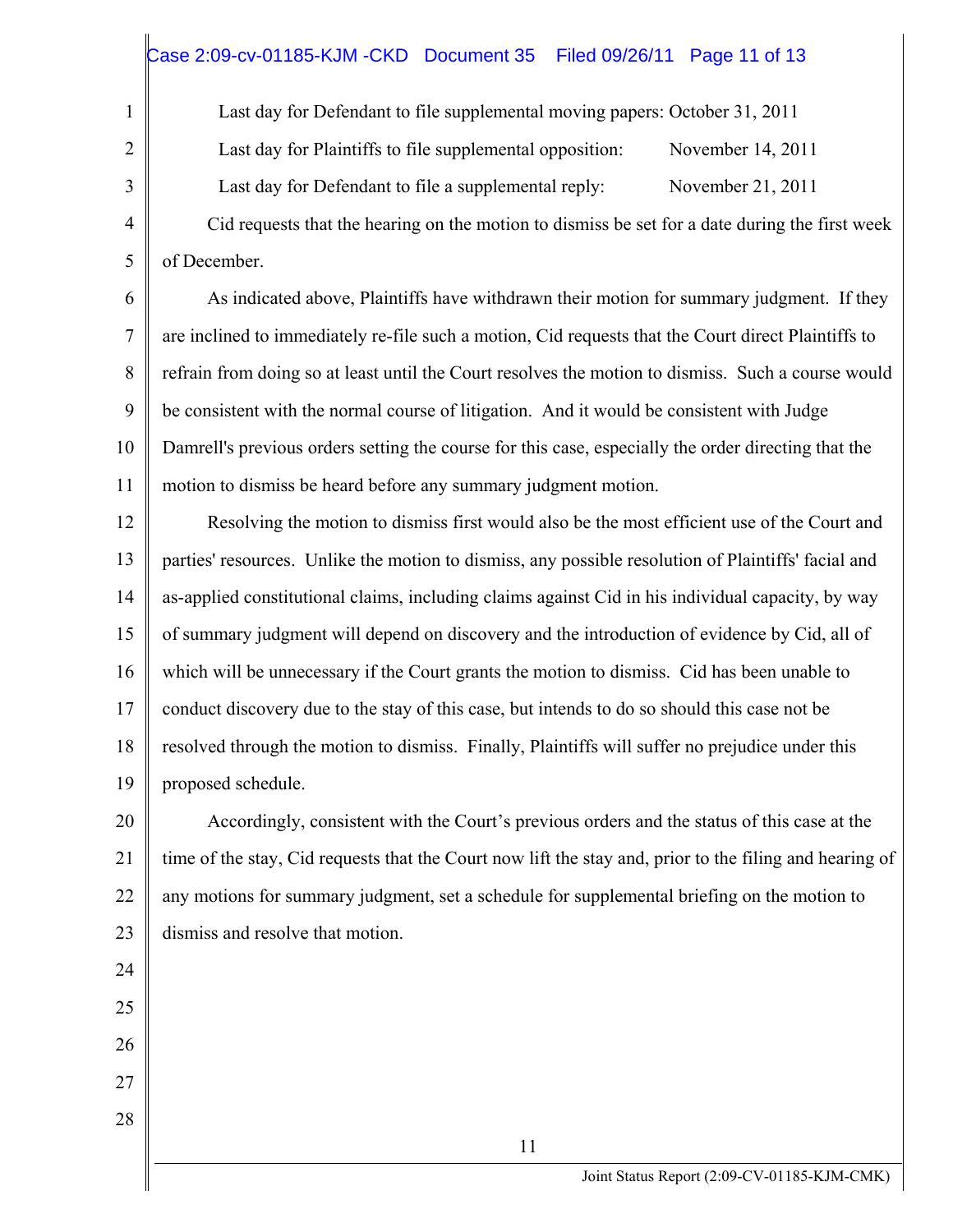|                | Case 2:09-cv-01185-KJM -CKD Document 35 | Filed 09/26/11 Page 12 of 13                                    |
|----------------|-----------------------------------------|-----------------------------------------------------------------|
| $\mathbf{1}$   | Dated: September 26, 2011               | Respectfully Submitted,                                         |
| $\overline{2}$ |                                         | <b>KAMALA D. HARRIS</b><br>Attorney General of California       |
| 3              |                                         | PETER A. KRAUSE<br><b>Supervising Deputy Attorney General</b>   |
| $\overline{4}$ |                                         | /s/ Anthony R. Hakl                                             |
| 5              |                                         | <b>ANTHONY R. HAKL</b>                                          |
| 6              |                                         | Deputy Attorney General<br>Attorneys for Defendant Wilfredo Cid |
| $\overline{7}$ |                                         |                                                                 |
| 8              | Dated: September 26, 2011               | LAW OFFICES OF DONALD KILMER, A.P.C.                            |
| 9              |                                         | /s/ Donald E.J. Kilmer, Jr.                                     |
| 10             |                                         | DONALD E.J. KILMER, JR.<br><b>Attorneys for Plaintiffs</b>      |
| 11             |                                         |                                                                 |
| 12             | Dated: September 26, 2011               | <b>GURA &amp; POSSESSKY, PLLC</b>                               |
| 13             |                                         | /s/ Alan Gura                                                   |
| 14             |                                         | <b>ALAN GURA</b><br>Attorneys for Plaintiffs                    |
| 15             |                                         |                                                                 |
| 16             | Dated: September 26, 2011               | DAVIS & ASSOCIATES                                              |
| 17             |                                         | /s/ Jason A. Davis                                              |
| 18             |                                         | <b>JASON A. DAVIS</b><br><b>Attorneys for Plaintiffs</b>        |
| 19             |                                         |                                                                 |
| 20             | SA2009310413                            |                                                                 |
| 21             | 10756849.docx                           |                                                                 |
| 22             |                                         |                                                                 |
| 23             |                                         |                                                                 |
| 24             |                                         |                                                                 |
| 25             |                                         |                                                                 |
| 26             |                                         |                                                                 |
| 27             |                                         |                                                                 |
| 28             |                                         |                                                                 |
|                | 12                                      |                                                                 |
|                |                                         | Joint Status Report (2:09-CV-01185-KJM-CMK)                     |